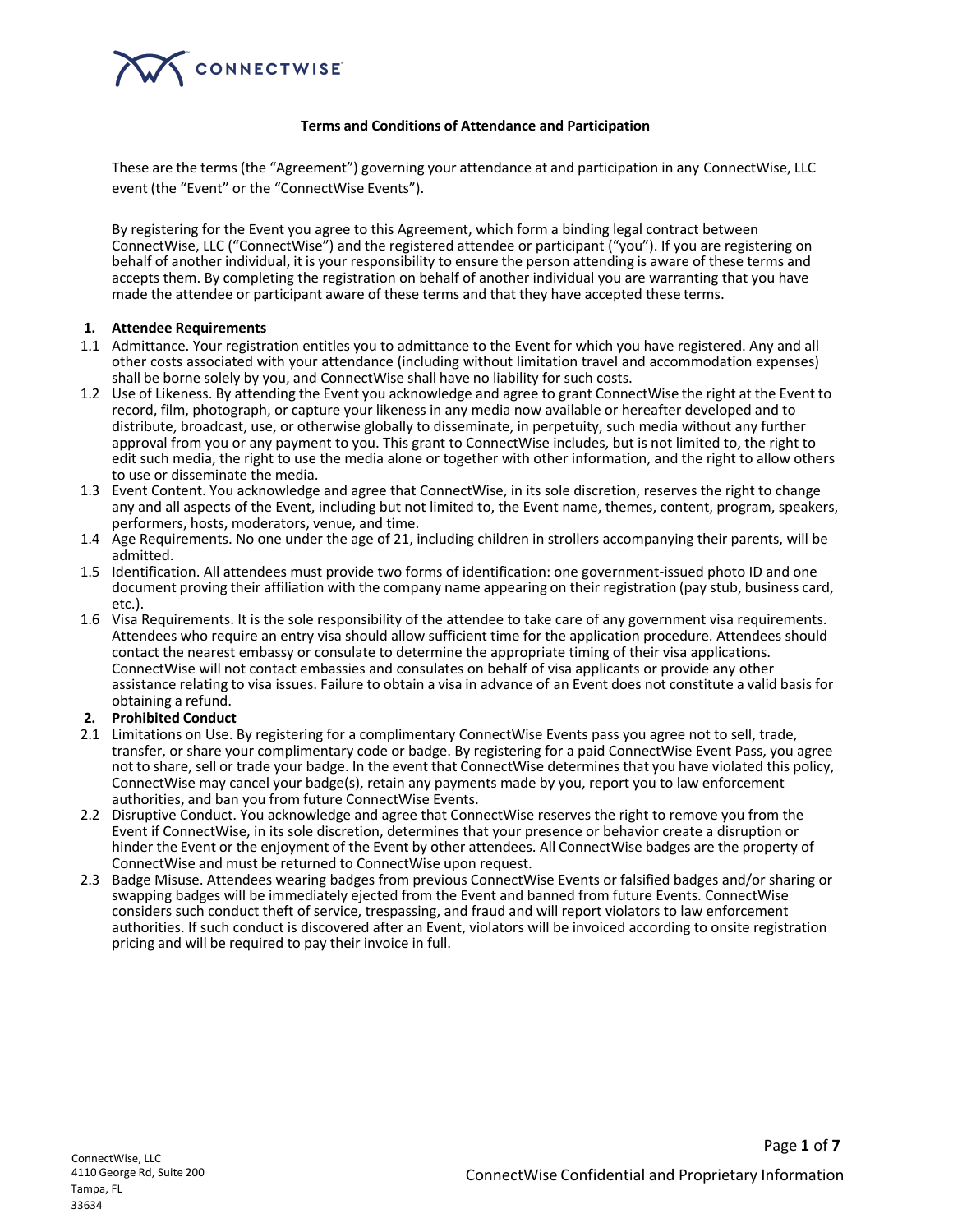

- 2.4 Suitcasing. "Suitcasing" refers to the practice of attending a trade show but "working the aisles" from a suitcase or briefcase, soliciting business from other attendees and exhibitors. For the good of the show and the exhibitors supporting the show, the only legitimate place to conduct business during show hours is within a contracted exhibit space on the show floor. Exhibiting companies are encouraged to protect their investment and report any violations to ConnectWise management. Attendees observed soliciting business in the aisles or other public spaces, or in another company's booth, will be ejected from the Event and may be banned from future events in ConnectWise's sole discretion.
- 2.5 Photography, Recording, Live Streaming, and Videotaping. Attendees may not record or broadcast audio or video of sessions at ConnectWise Events. ConnectWise allows cameras on the show floor. Attendees may take pictures within the show for purposes of company or annual reports, company media pieces, marketing materials, etc.
- 2.6 Unethical/Non-Compliant Marketing. ConnectWise reserves the right to deny admission to anyone who engages in or is reputed to engage in unethical or non-compliant marketing practices.
- 2.7 Without limiting the terms of this Agreement, in connection with each Event you must comply with the ConnectWise Events Code of Conduct, as updated by ConnectWise from time to time, attached hereto as Exhibit A (the "Events Code of Conduct").
- 2.8 Without limiting any other remedy under the Agreement or applicable law, if you fail to comply with this Agreement or any other agreement between you and ConnectWise or any ConnectWise affiliate, ConnectWise may take any action it deems appropriate in response, including cancelling your Event registration without any refund or banning you from the applicable Event or any or all other Events.
- 2.9 In addition to the requirements and prohibitions set forth in this Section 2, ConnectWise may also exclude any prospective attendee from registering for or attending any Event, in ConnectWise's sole discretion. Furthermore, ConnectWise reserves the right to cancel, in its sole discretion, any attendee's registration upon refund of the admission fees paid to ConnectWise; provided, however, that if an attendee is cancelled for violating any prohibition or requirement set forth in this Section 2, ConnectWise may retain all fees paid.

#### **3. Fees**

- 3.1 Payment. The payment of the applicable fees for the Event is due upon registration. If such payment is insufficient or declined for any reason ConnectWise may refuse to admit you to the Event and shall have no liability in that regard.
- 3.2 Taxes. The fees may be subject sales tax, value added tax, or other taxes and duties which, if applicable, will be charged to you in addition to the fees.

## **4. Badges**

- 4.1 Attendee badges must be worn at all times in Event areas.
- 4.2 Once you have received your badge on site, it cannot be changed, substituted, or reissued to a different person.
- 4.3 If your badge is lost, a replacement will only be issued at the current onsite rate.
- 4.4 ConnectWise will use the personal data you provide to ConnectWise in accordance with our privacy policy which can be found at: https://www.connectwise.com/privacy-policy
- 4.5 For an in-person Event, an Event badge may be available for you to pick up at the designated check-in area of the Event venue during the scheduled Event dates. You will not be admitted into the Event venue without an Event badge. Badges may contain RFID or NFC tags or other technology that may be used to record your attendance and participation in the Event (including visiting booths and attending sessions). By allowing your badge to be scanned at an Event, you hereby authorize the operator of the badge scanner to collect and process such information. You acknowledge that if your badge is scanned by or for any sponsor or other third party with a badge scanner (each, an "Event Sponsor"), then that Event Sponsor may have access to a third-party report that includes such attendance and participation information, and also certain of your Registration Information.
- 4.6 ConnectWise is not responsible for the privacy practices of any Event Sponsor or other third party. Please contact the Event Sponsor or third party to learn more about its practices with respect to any information that it collects. For clarity, to the extent that ConnectWise collects any Personal Data regarding your attendance or participation in the Event for ConnectWise's use, it will be subject to ConnectWise's Privacy Statement. If you do not wish to permit the uses and disclosures of information described in this Section, for an in-person Event do not allow any Event Sponsor or third party to scan your badge at any Event and for a virtual Event, do not attend the Event.
- 4.7 For virtual Events You acknowledge, agree and accept the virtual platform, ConnectWise may share your information with any of our vendors and Event Sponsors, and that ConnectWise, and our vendors and Event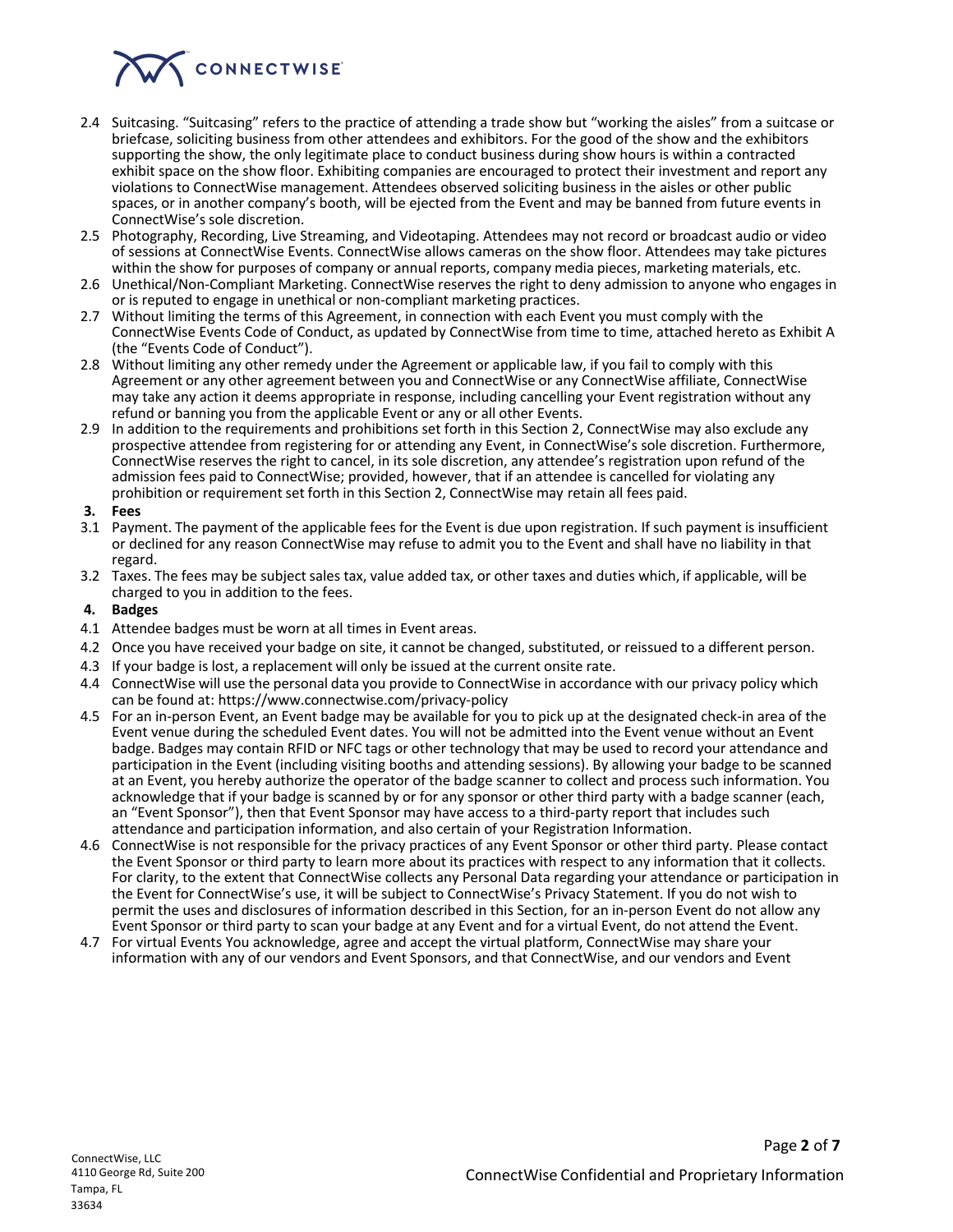# CONNECTWISE

Sponsors, may follow-up with you about products and services that we think you may be interested in. This may be based on information about your interaction with the Event and its content together with the information we hold about you.

## **5. Registration Confirmation**

- 5.1 Once you have completed your registration, you will receive your registration confirmation by email. Please ensure that your valid email is entered correctly on the registration form. Be sure to check your junk email box to in case any of your ConnectWise email(s) are caught by spam filters.
- 5.2 You will receive essential information for registered attendees electronically at the email address and mailing address that provided on your registration form.

#### **6. Government Employees and Officials**

If you are a government employee or official, you must identify yourself as such during the registration process for an Event, and, for an in-person Event, you may be asked to present your government-issued employee badge during the check-in process. If you are a government employee or official and you are offered free or discounted attendance or participation at an Event, you must disclose your attendance at the Event to your employing government agency in advance, and obtain such agency's permission for you to accept free or discounted attendance at such Event. You must also confirm your compliance with the foregoing upon request by ConnectWise. If you are a government employee or official, you must also comply, for the entire duration of the Event, with all applicable rules and regulations imposed by your employing agency, including those rules and regulations relating to the acceptance and disclosure of gifts and gratuities.

#### **7. Changes to Events**

Events are subject to change at any time. ConnectWise does not guarantee the attendance of any third party (including any exhibitor or speaker), or that any scheduled session, breakout, keynote or other activity will take place.

ConnectWise reserves the right, including without prior notice, to make any change to an Event program or format at any time for any reason (including modification of the schedule or content of, or cancellation of, any session, breakout, keynote or other activity). ConnectWise is not responsible for, and no reimbursement will be issued in the event of, any change to an Event (including modification of the overall Event program, or the schedule or content of, or cancellation of, any session, keynote or other activity).

#### **8. Security**

ConnectWise reserves the right, including without prior notice, to take any security measures it deems appropriate for the safety of attendees and participants of in-person Events. You will comply with all such security measures, including the following:

- At all times during an in-person Event (including at any Event venue or during any Event session, keynote or other activity), you will wear your Event badge such that it is visible to other Event attendees and participants. You will not share or exchange your Event badge with any other person. Failure to comply with this requirement may result in confiscation of your Event badge and termination of your attendance or participation in the Event.
- Bags may be checked randomly during certain hours of an in-person Event.
- You will not leave any bags or other property unattended at any time. Unattended property may be removed.
- Items prohibited at in-person Events include: firearms and other weapons, explosives, and other hazardous materials or articles. You will not bring with you or have in your possession any such items at any time during your attendance at an in-person Event.

# **9. Affiliated Services**

The ConnectWise Events mobile application (or any other application or website through which you may register for an Event or access Event information or materials) may contain or make available information on accommodation, transportation, and other services provided by third parties (each, an "Affiliated Service"). For clarity, Affiliated Services are Third Party Materials. For further clarity, hotel reservations are provided as an Affiliated Service, and ConnectWise is not responsible for any issues or disputes between you and any hotel. You will be responsible for complying with the hotel's cancellation policy, including if an Event is cancelled for any reason.

# **10. Intellectual Property**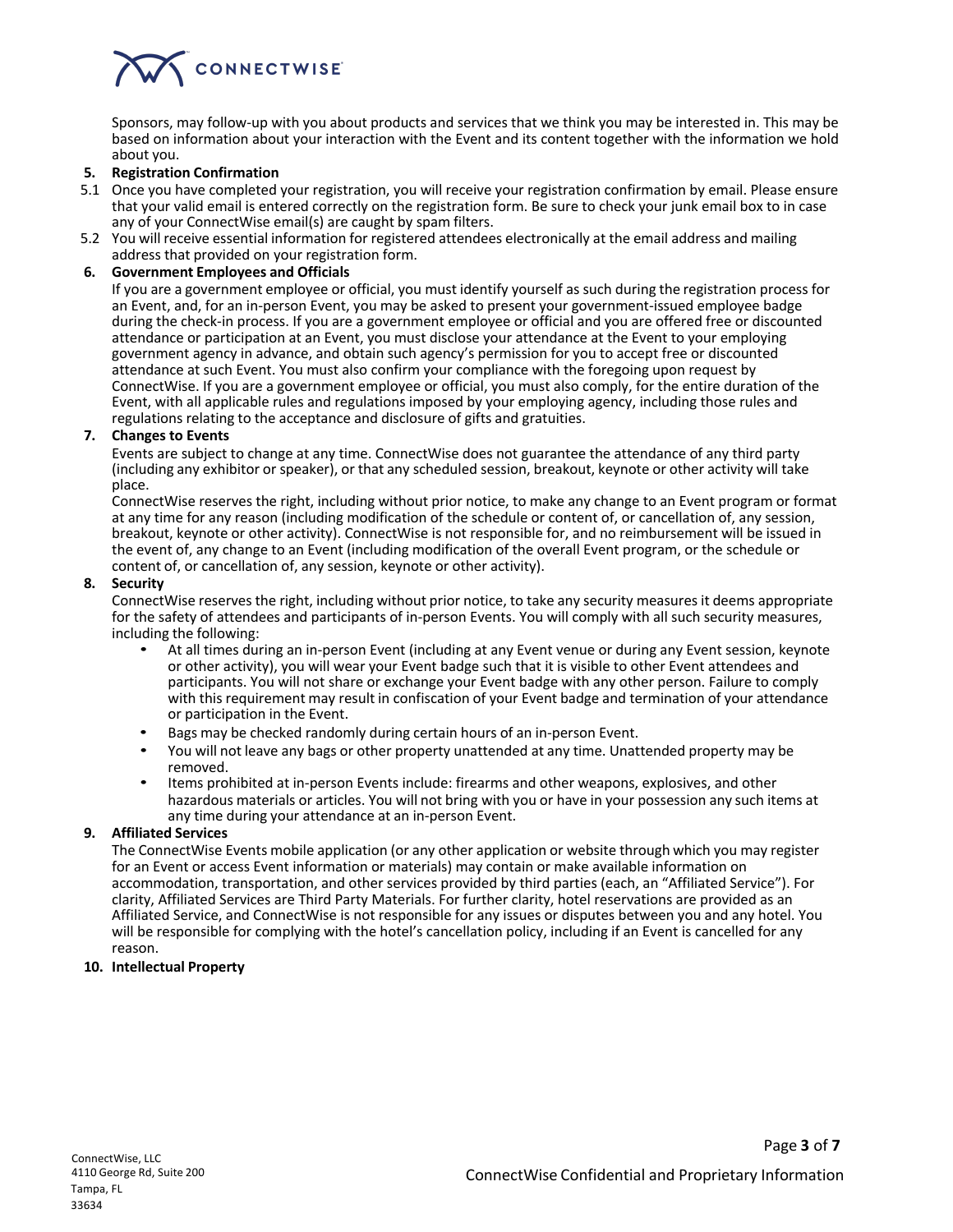

- 10.1 All intellectual property rights in and to the Event, the Event content, and all materials distributed at or in connection with the Event are owned by ConnectWise or the Event sponsors or speakers presenting at the Event. You may not use or reproduce or allow anyone to use or reproduce any trademarks (including without limitation "ConnectWise", "IT Nation", "ConnectWise Sell", "ConnectWise Manage", "ConnectWise Control" and "ConnectWise Automate") or other trade names appearing at the Event, in any Event content or in any materials distributed at or in connection with the Event for any reason without the prior written permission of ConnectWise.
- 10.2 For the avoidance of doubt, nothing in this Agreement shall be deemed to vest in you any legal or beneficial right in or to any trademarks or other intellectual property rights owned or used under license by ConnectWise, LLC or any of its affiliates; nor does this Agreement grant to you any right or license to any other intellectual property rights of ConnectWise, LLC or its affiliates, all of which shall at all times remain the exclusive property of ConnectWise, LLC and its affiliates.

#### **11. Disclaimer of Warranties, Limitation of Liability**

- 11.1 ConnectWise gives no warranties in respect of any aspect of the Event or any materials related thereto or offered at the Event and, to the fullest extent possible under the laws governing this Agreement, disclaims all implied warranties, including but not limited to warranties of fitness for a particular purpose, accuracy, timeliness, and merchantability. The Event is provided on an "as-is" basis. Neither ConnectWise nor its affiliates accept any responsibility or liability for reliance by you or any person on any aspect of the Event or any information provided at the Event.
- 11.2 Except as required by law, neither ConnectWise nor its affiliates shall be liable for any direct, indirect, special, incidental, or consequential costs, damages or losses arising directly or indirectly from the Event or other aspect related thereto or in connection with this Agreement.
- 11.3 The maximum aggregate liability of ConnectWise for any claim in any way connected with, or arising from, the Event or this Agreement, whether in contract, tort, or otherwise (including any negligent act or omission), shall be limited to the amount paid by you to ConnectWise under this Agreement.
- 11.4 You agree that any and all disputes, claims and causes of action arising out of or connected with this program, shall be resolved individually, without resort to any form of class action.

# **12. COVID Policy**

While participating in events held or sponsored by ConnectWise, social distancing must be practiced and face coverings worn at all times to reduce the risks of exposure to COVID-19.

By attending the ConnectWise event, you certify that you do not fall into any of the following categories:

(1) Individuals who currently or within the past fourteen (14) days have experienced any symptoms associated with COVID-19, which include fever, cough, and shortness of breath; (2) Individuals who have traveled at any point in the past fourteen (14) days either internationally or to a community in the U.S. that is experiencing sustained community spread of COVID-19; or (3) Individuals who believe that they may have been exposed to a confirmed or suspected case of COVID-19 or have been diagnosed with COVID-19 and are not yet cleared as non-contagious by state or local public health authorities or the health care team responsible for their treatment.

DUTY TO SELF-MONITOR. By registering to attend an in-person ConnectWise event, you agree to self-monitor for signs and symptoms of COVID-19 and contact ConnectWise at Nationsevents@connectwise.com if you experience symptoms of COVID-19 within fourteen (14) days after attending an in-person ConnectWise event. ConnectWise also encourages you to take action to inform other attendees with whom you were in close contact at the event. Due to the nature of the event, ConnectWise cannot guarantee, and does not represent, that it will or can inform everyone who was in close proximity to a person with a possible COVID case of the potential exposure.

LIABILITY WAIVER AND RELEASE OF CLAIMS. You acknowledge that you derive personal benefit from your attendance at this in-person Event and willingly engage in this Event. By registering for the Event, you hereby release, waive and forever discharge any and all liability, claims, and demands of whatever kind or nature against ConnectWise and its owners, parent companies, subsidiaries, affiliates, including but not limited to Thoma Bravo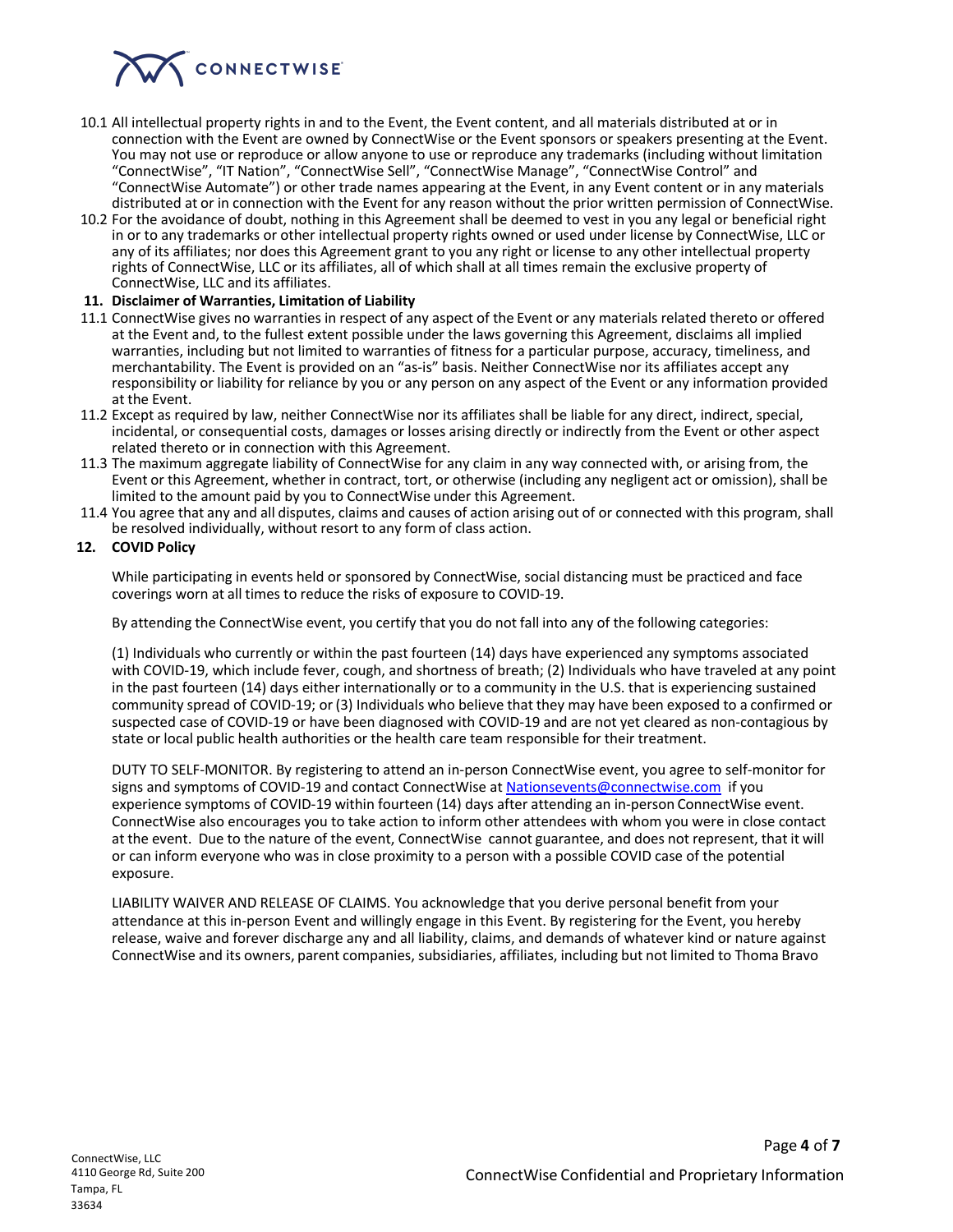# CONNECTWISE

LLC and their respective officers, directors, employees, and its speakers and exhibitors, including in each case, without limitation, their affiliates, directors, officers, employees, volunteers, and agents (the "Released Parties"), either in law or in equity, to the fullest extent permissible by law, including but not limited to damages or losses caused by the negligence, fault or conduct of any kind on the part of the Released Parties, including but not limited to death, bodily injury, illness, economic loss, or loss or damage to property, which you, your heirs, assignees, next of kin and/or legally appointed or designated representatives, may have or which may hereinafter accrue on your behalf, which arise or may hereafter arise from your participation in the Event.

**13. ASSUMPTION OF THE RISK**. By registering for the Event, you acknowledge and understand the following: Your attendance at an in-person ConnectWise event includes possible exposure to and illness from infectious diseases including but not limited to COVID-19. While particular rules and personal discipline may reduce this risk, the risk of serious illness and death does exist. You knowingly and freely assume all such risks associated with the Event, even if arising from the negligence, fault or conduct of any kind on the part of the Released Parties. To the maximum extent permitted under applicable law, you accept and assume all risks of any and all personal injury or damage to your personal property that you may face while attending an Event, and hereby waive any claims you may have against the Released Parties. BY ATTENDING AND/OR PARTICIPATING IN THE EVENT, YOU ARE DEEMED TO HAVE GIVEN A FULL RELEASE OF LIABILITY TO THE RELEASED PARTIES TO THE FULLEST EXTENT PERMITTED BY LAW.

Your attendance of or participation in an Event or any related activities is completely voluntary. ConnectWise does not guarantee admittance to all or any part of any Event (including any session, breakout, keynote or other activity). Unless specified otherwise by ConnectWise, all event sessions, breakouts, keynotes or other activities, if applicable, are seated on a first-come, first-served basis.

ConnectWise reserves the right, including without prior notice, to limit the number of Event attendees and participants, to cancel or terminate any Event registration, to bar any person from attending all or any part of any Event, and to refuse to provide any person with access to Event materials.

# **14. Miscellaneous**

ConnectWise's failure to exercise any right provided for herein shall not be deemed a waiver of any further rights hereunder. ConnectWise shall not be liable for any failure to perform its obligations hereunder where such failure results from any cause beyond ConnectWise's reasonable control. If any provision of this Agreement is found to be unenforceable or invalid, that provision shall be limited or eliminated to the minimum extent necessary so that this Agreement shall otherwise remain in full force and effect and enforceable. This Agreement is not assignable, transferable or sub-licensable by you except with ConnectWise's prior written consent. This Agreement shall be governed by the laws of the State of Florida and the parties shall submit to the exclusive jurisdiction of the Hillsborough County courts in the State of Florida. A party that substantially prevails in an action brought under this Agreement is entitled to recover from the other party its reasonable attorneys' fees and costs. Both parties agree that this Agreement is the complete and exclusive statement of the mutual understanding of the parties and supersedes and cancels all previous written and oral agreements, communications and other understandings relating to the subject matter of this Agreement, and that all modifications must be in a writing signed by both parties, except as otherwise provided herein. No agency, partnership, joint venture, or employment is created as a result of this Agreement and you acknowledge that you do not have any authority of any kind to bind ConnectWise in any respect whatsoever.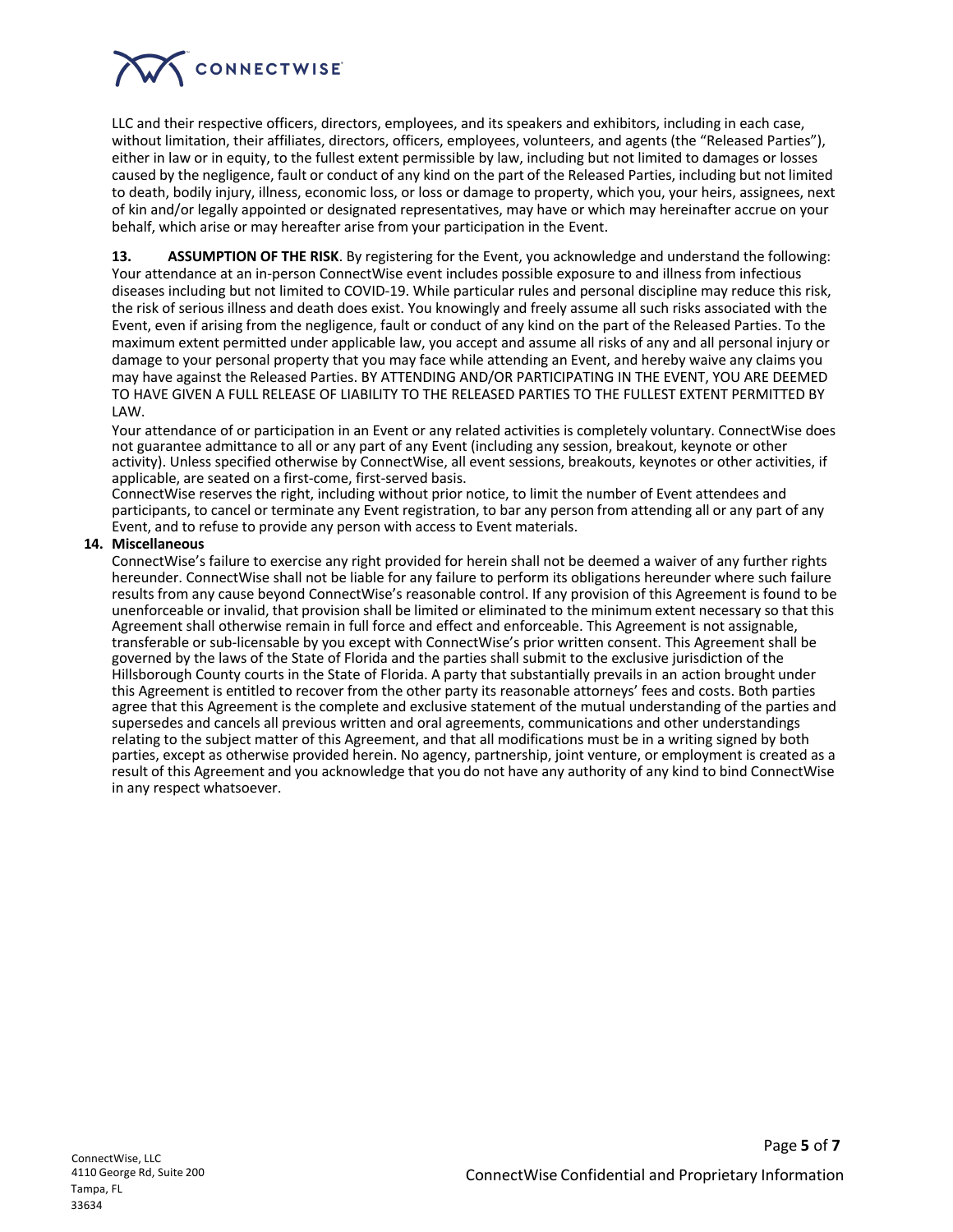

## **Exhibit A**

#### **ConnectWise Events Code of Conduct**

At ConnectWise, we believe in equality for all. As such, we are committed to creating event environments that are diverse, inclusive, safe, and free from discrimination, regardless of race, religion, color, national origin, sexual orientation, gender expression or identity, transgender status, age, disability, veteran or marital status, or any other classification protected by law.

All participants of ConnectWise events must abide by the following policy:

#### **Expected Behavior**

- 1. Be considerate, respectful, and collaborative.
- 2. Refrain from demeaning, discriminatory or harassing behavior and speech.
- 3. Be mindful of your surroundings and of your fellow participants. Alert event staff if you notice a dangerous situation or someone in distress.
- 4. Wear your badge at all times while at the event or event venues.

#### **Unacceptable Behavior**

Unacceptable behaviors may include but are not limited to:

- 1. Harassment and discrimination includes any verbal, physical, or visual conduct based on sex, sexual orientation, gender expression or identity, transgender status, race, age, national origin, disability. Inappropriate use of nudity and/or sexual images in public spaces (including presentation slides); deliberate intimidation, stalking or following; harassing, photography or recording; sustained disruption of sessions, talks or other events; inappropriate physical contact, and any unwelcome sexual attention.
- 2. Any boisterous, lewd or offensive behavior or language, using sexually explicit or offensive language or conduct, profanity, obscene gestures, or racial, religious or ethnic slurs.
- 3. Wearing clothing that is not suitable for a professional work environment, that is provocative, inappropriate or otherwise potentially offensive.
- 4. Possession of a weapon or any item that can be used as a weapon, which may be used to threaten or cause injury to others if used in a certain manner.
- 5. Any destruction or vandalizing of personal property or eventsite or materials.
- 6. Possessing any open can, bottle or other receptacle containing any alcoholic beverages, except in areas specifically designated for the consumption of alcohol or being intoxicated, as determined by ConnectWise, in any event venue or function. Please drink responsibly.
- 7. Possessing any illegal substance. ConnectWise does not tolerate the use or abuse of illegal substances anywhere in the event venues.
- 8. Smoking is not permitted, other than in designated areas.
- 9. Assembling for the purpose of, or resulting in, disturbing the peace, or committing any unlawful act or engaging in any offensive behavior.
- 10. Any other illegal activity not already covered above.
- 11. Many event venues are shared with members of the public; please be respectful to all patrons of these locations.
- 12. Failure to obey any of the rules or regulations of the event venues or instructions of the eventstaff.
- 13. Sharing your event badge with other individuals.

# **Consequences of Unacceptable Behavior**

Unacceptable behavior will not be tolerated. Anyone asked to stop unacceptable behavior is expected to comply immediately. If a participant engages in unacceptable behavior, the event organizers may take any action they deem appropriate, up to and including expulsion from the event without warning or refund and if appropriate involvement of local law enforcement.

#### **How to report Unacceptable Behavior or Suspicious Person/Behavior/Package. Remember to See Something, Say Something**